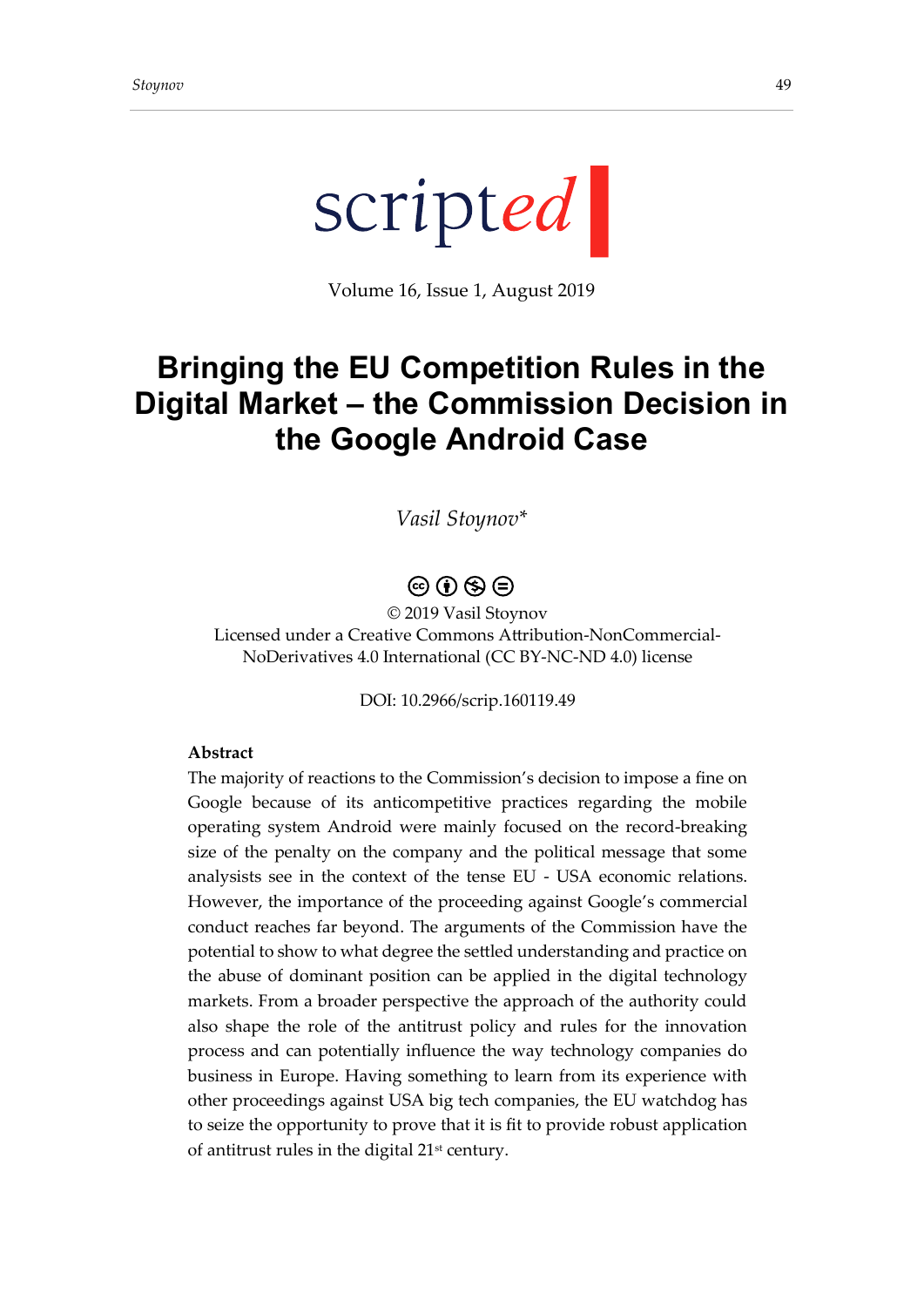#### **Keywords**

Competition, abuse of dominant position, mobile operating systems, internet search, Google, Android, European Commission

\* PhD Student, Administrative Law Department, Sofia University "St. Kliment Ohridski", Sofia, Bulgaria[, stoynov.vasil@gmail.com](mailto:stoynov.vasil@gmail.com)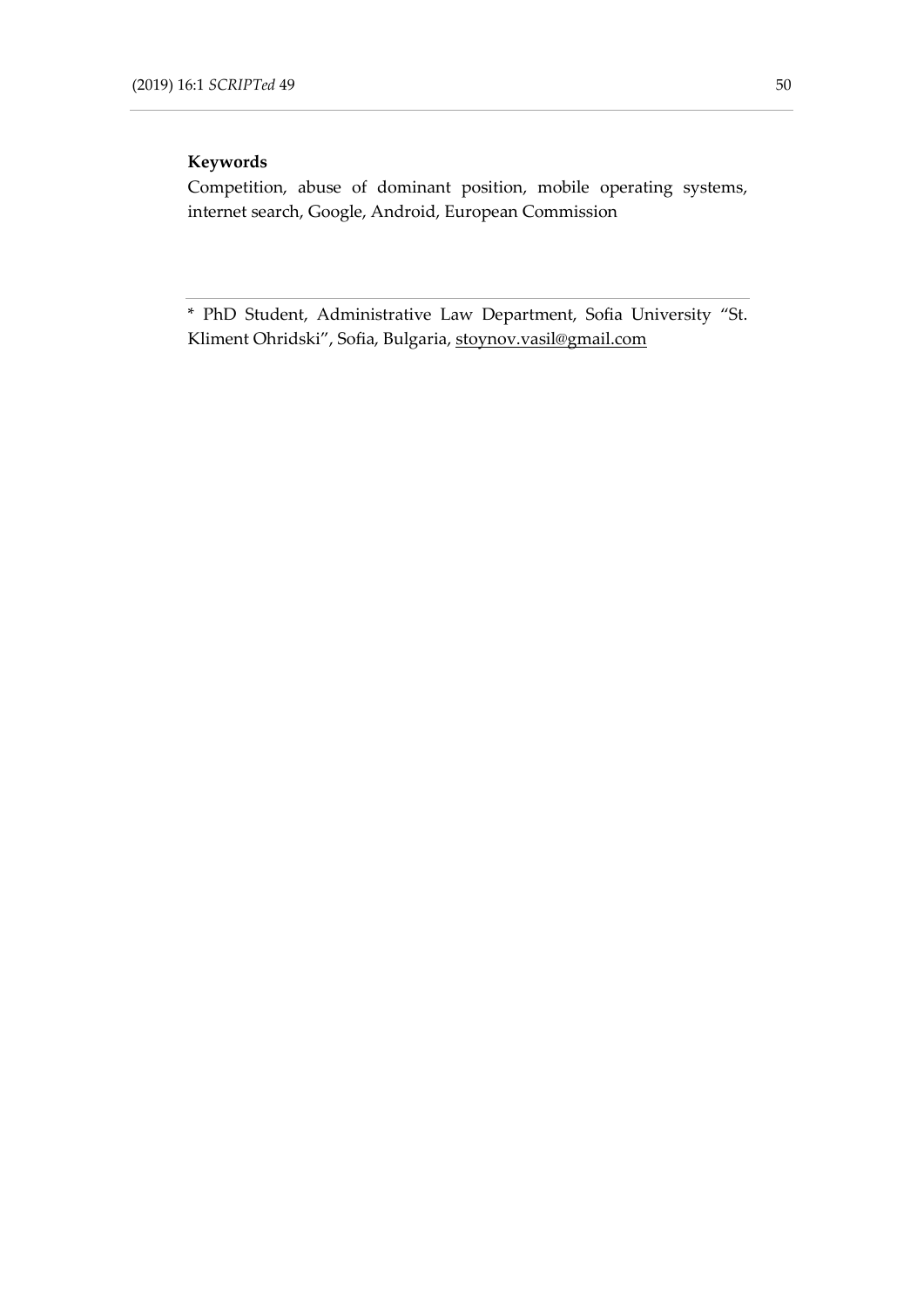### **1 Introduction**

On the 18th of July 2018, the US technology giant Google received some very disturbing, yet not unexpected news from across the Atlantic Ocean. The European Commission announced its decision to impose on Google a recordbreaking fine of 4.34 billion Euros for its illegal restrictions and anticompetitive practices regarding Android mobile devices.

According to Commissioner Vestager, the main concern in this case is that Google has used Android as a "vehicle to cement the dominance of its search engine" and thus has denied the EU consumers the benefit of effective competition in the market of online internet search services. 1

More precisely, the competition authority raised three allegations of anticompetitive market behaviour by Google. The first claim is focused on a tying practice whereby the company requires manufacturers of mobile devices to preinstall some of the proprietary products in order to receive a license for other products. The second claim is that Google has granted financial incentives to some of the manufacturers on condition that they exclusively pre-install Google's applications on the devices. Lastly, the company is alleged to be using an "Anti-Fragmentation Agreement" in order to bar phone makers from selling devices running on modified and alternative Android systems.

This case comment will address each of the arguments outlined in the Statement of Objections and further explained in the press release of the decision. It will start with the question of the relevant market and will further present the precise allegations with a critical analysis of the anticompetitive issues in the light of the existing case law and antitrust practices. Lastly, the article will conclude

<sup>&</sup>lt;sup>1</sup> European Commission, "Press release IP/18/4581" (18 July 2018), available at [http://europa.eu/rapid/press-release\\_IP-18-4581\\_en.htm](http://europa.eu/rapid/press-release_IP-18-4581_en.htm) (accessed 5 September 2018).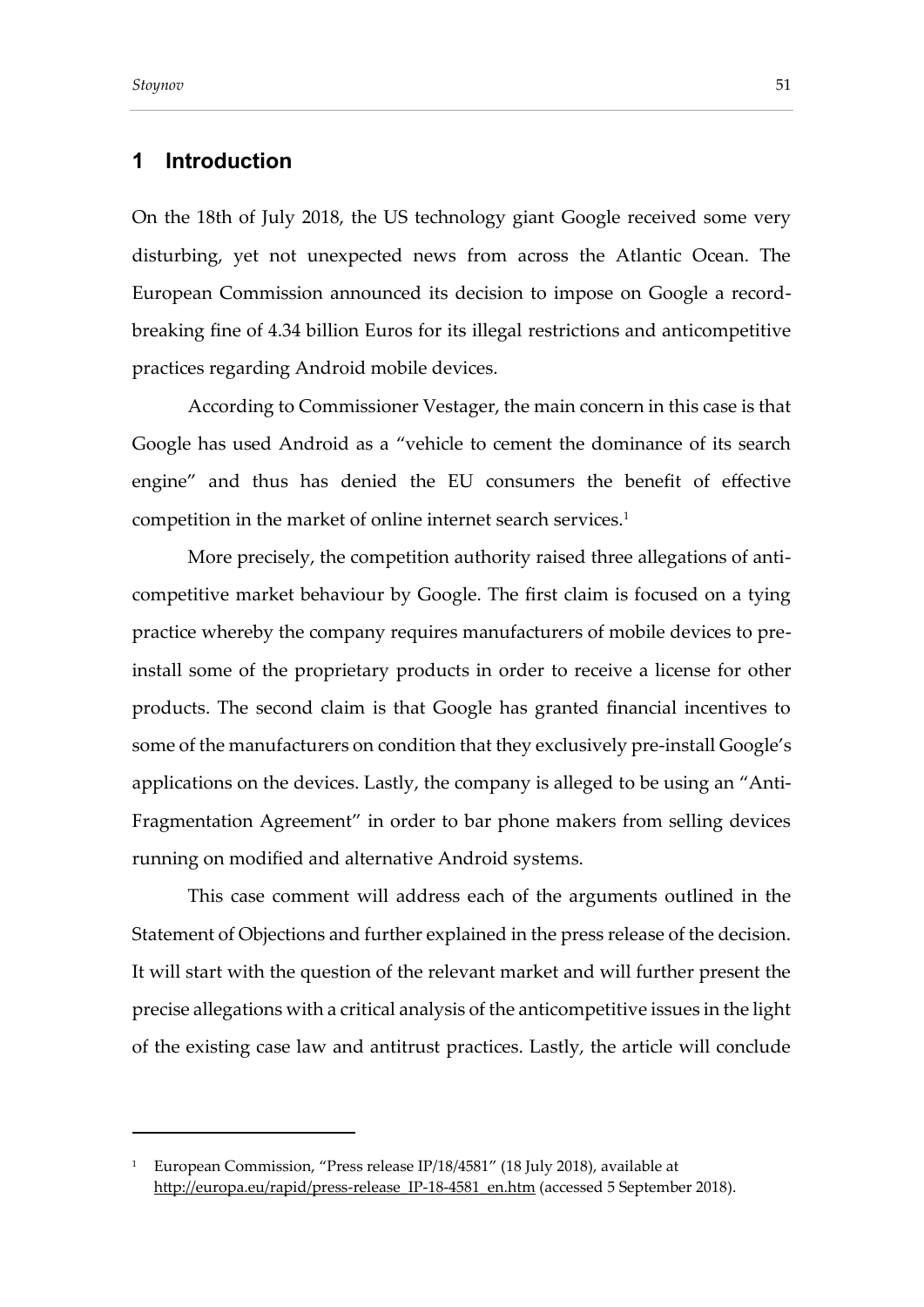with an assessment of the challenges for the proceeding and the importance of the case.

## **2 Relevant market**

The first step in any assessment of anti-competitive behaviour is to properly define the relevant market in order to assess and calculate the market shares of a company and to identify its market power.<sup>2</sup> The relevant market comprises of all those products and/or services which are regarded as interchangeable or substitutable by the consumer with a view to their characteristics, prices, and intended use.<sup>3</sup>

In the Google Android case the Commission distinguished three markets and it held that the company has more than 90% market share in each.<sup>4</sup> The first one is the market for "general internet search services". From the way the market is defined it seems that the Commission considered the internet search on the PC and the internet search on mobile devices (smart phones and tablets) as substitutes. The relevant market is determined in the same way as in the other decision against Google regarding its comparison shopping service.<sup>5</sup> However, this approach shows inconsistency since in the Google Android case the authority is not concerned with Google's conduct in internet search in general, but only with its business strategy for search and browser apps within Android – the operating system for mobile devices. Furthermore, since the boom in the mobile industry in 2007 the mobile applications have been observed as direct

<sup>2</sup> *Volkswagen AG v Commission,* [2000] ECR II-2707 (ECJ), para. 230.

<sup>&</sup>lt;sup>3</sup> European Commission, "Commission Notice on the definition of the relevant market for the purposes of Community competition law, OJ C 372", (9 December 1997), para. 7.

<sup>4</sup> European Commission, "Fact Sheet, MEMO/16/1484" (20 April 2016), available at [http://europa.eu/rapid/press-release\\_MEMO-16-1484\\_en.htm](http://europa.eu/rapid/press-release_MEMO-16-1484_en.htm) (accessed 5 September 2018).

<sup>5</sup> *Google search (Shopping)* (Case AT.39740) Commission Decision C 4444 [2017] OJ C9/11 paras. 155-190.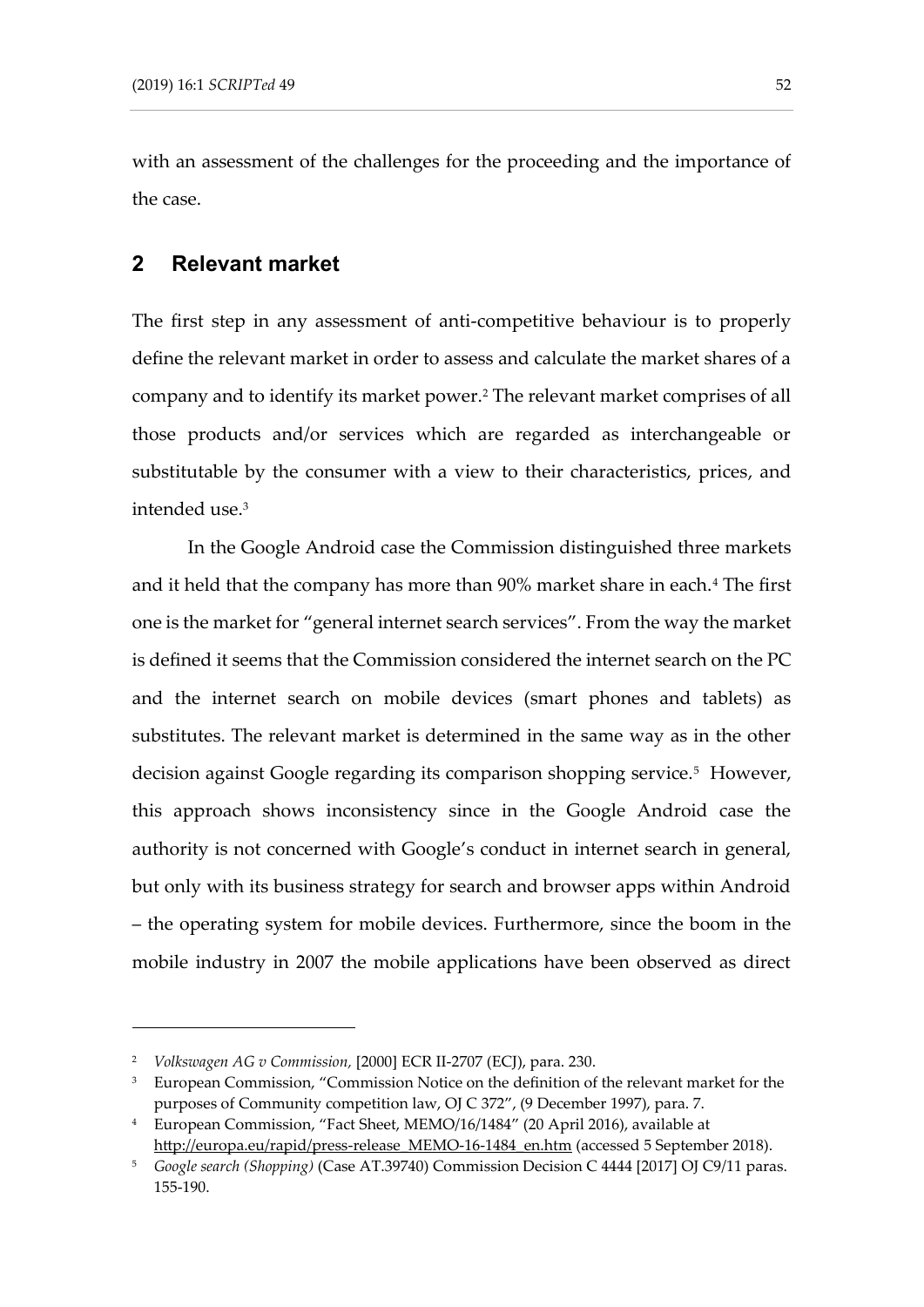competitors to general search engines and there is a clear trend for consumers switching from traditional browsing to products providing more direct and focused portals of information.<sup>6</sup> There is empirical economic analysis showing that the process of browsing is different and less costly for PC users in comparison to mobile phone users due to factors such as the relationship between the rank of a post in the search results and a possibility for a click on that post.<sup>7</sup> Also the supply side of the browsing service on PCs and mobile devices shows differences which were addressed by Google in 2016, when it announced its "Mobile first indexing" – an adaptation of its search index intended to target primarily the mobile version of a site's content. 8 It follows that both from the supply and demand side perspective the browsing on mobile devices is not substitutable to PC browsing and thus there are two separate markets for internet search services, only one of which should be the relevant market in the case of Google Android – the market for mobile search services.

According to the Commission, the second relevant market comprises of the "licensable smart mobile operating systems".<sup>9</sup> Two key aspects have to be taken into account in this definition. The first one is the "licensable" characteristic of Android. Although the main feature of the operating system is that it is open source, i.e. everyone can download it for free and modify it, it is still subject to

<sup>6</sup> Aaron Edlin and Robert Harris, "The Role of Switching Costs in Antitrust Analysis: A Comparison of Microsoft and Google" (2003) 15(2) *Yale Journal of Law and Technology* 171-213, p. 207.

<sup>7</sup> Anindya Ghose, Avi Goldfarb, and Sang Pil Han, "How Is the Mobile Internet Different? Search Costs and Local Activities" (2012) 24(2) *Information Systems Research* 1-9, p. 2.

<sup>8</sup> Doantam Pham, "Mobile-first Indexing" (Google's Webmaster Central Blog, 04 November 2016), available at<https://webmasters.googleblog.com/2016/11/mobile-first-indexing.html> (accessed 10 November 2018).

<sup>9</sup> European Commission, "Fact Sheet, MEMO/16/1484" (20 April 2016), available at [http://europa.eu/rapid/press-release\\_MEMO-16-1484\\_en.htm](http://europa.eu/rapid/press-release_MEMO-16-1484_en.htm) (accessed 5 September 2018).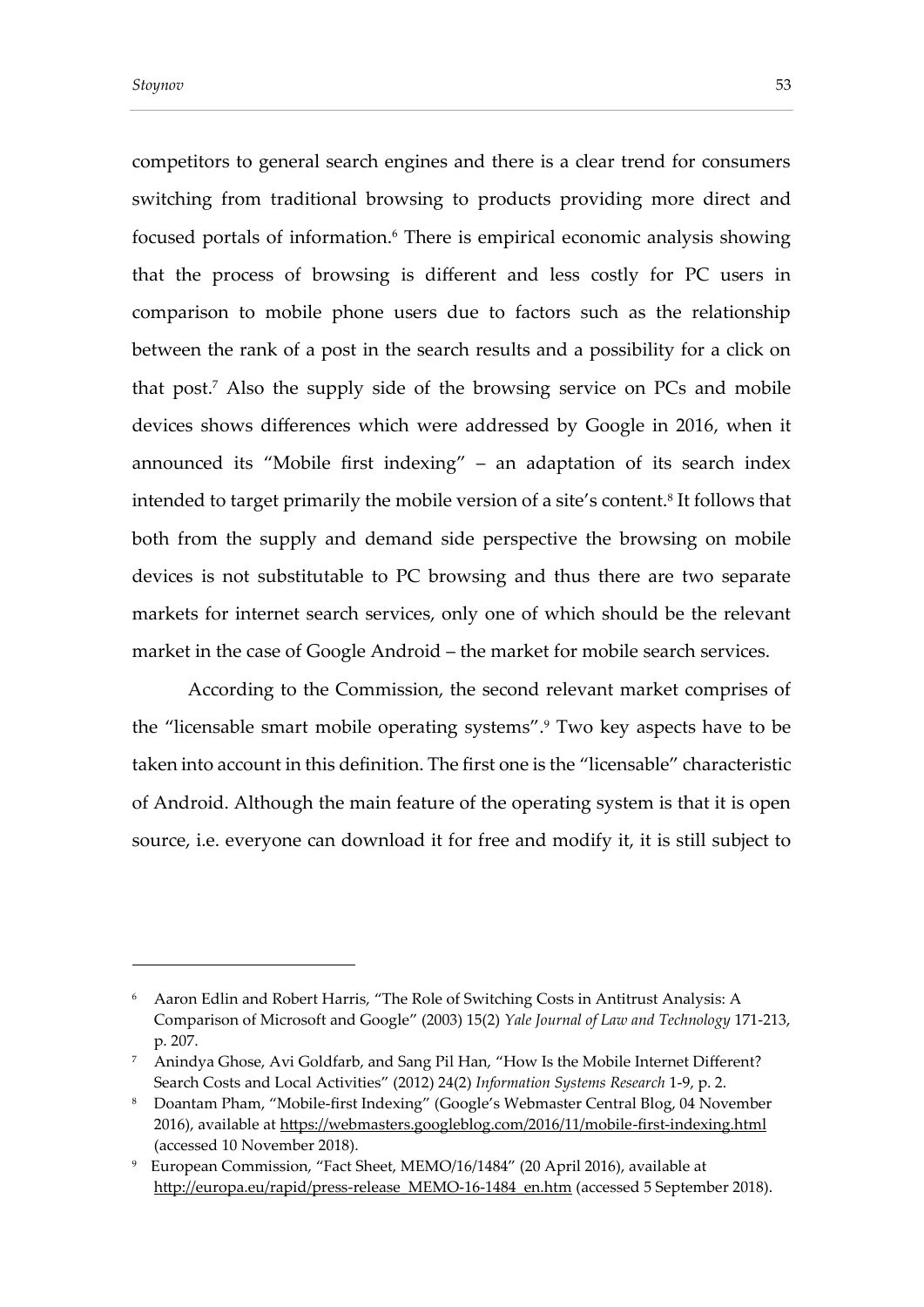licensing (without a license fee), mostly under the Apache Software License.<sup>10</sup> In Google's business model the revenue flows not from the licenses, but from the consumers' use of proprietary applications – such as Gmail, Google Maps, and Google Search.<sup>11</sup> The second issue is whether this market also includes other operating systems for mobile devices such as iOS (owned by Apple). iOS is different from Android because it is proprietary to the manufacturer of the mobile devices and is used exclusively on those devices.<sup>12</sup> Therefore iOS as the second most popular operating system in Europe<sup>13</sup> is not a substitute for Google's product from the demand side perspective. In other words, if the direct customers of Google – the original equipment manufacturers (OEMs) – would like to switch to a new operating system, they will not be able to choose iOS since it is run only on the devices produced by Apple and is not licensed to any other company. There are also further major differences between the economic, intellectual property, and business models of the systems that do not allow for them to be considered as substitutes.<sup>14</sup> Currently in the same relevant market as Android there are a few licensable open source operating systems as Sailfish,<sup>15</sup>

<sup>10</sup> Android Official Website, "Content License" available at <https://source.android.com/source/licenses.html> (accessed 5 September 2018).

<sup>&</sup>lt;sup>11</sup> Gerard Goggin, "Google Phone Rising: The Android and the Politics of Open Source" (2012) 26(5) *Continuum: Journal of Media & Cultural Studies* 741-752, p. 743.

<sup>&</sup>lt;sup>12</sup> *Supra* n. 4. In the first footnote it is pointed out: "Android is a licensable operating system meaning that third party handset manufacturers can use it for their devices; as opposed to operating systems exclusively used by vertically integrated developers".

<sup>&</sup>lt;sup>13</sup> StatCounter Global Stats, "Mobile Operating Systems Market Share Europe" available at <http://gs.statcounter.com/os-market-share/mobile/europe/#monthly-201709-201809> (accessed 9 December 2018).

<sup>14</sup> Scott Cleland, "Google Android has 90% OS share because Apple iOS isn't a direct competitor" (Precursorblog, 29 May 2015), available at [http://precursorblog.com/?q=content/google-android-has-90-os-share-because-apple-ios](http://precursorblog.com/?q=content/google-android-has-90-os-share-because-apple-ios-isn%E2%80%99t-a-direct-competitor)[isn%E2%80%99t-a-direct-competitor](http://precursorblog.com/?q=content/google-android-has-90-os-share-because-apple-ios-isn%E2%80%99t-a-direct-competitor) (accessed 5 September 2018).

<sup>15</sup> Sailfish OS, "Info", available at<https://sailfishos.org/info/> (accessed 5 September 2018).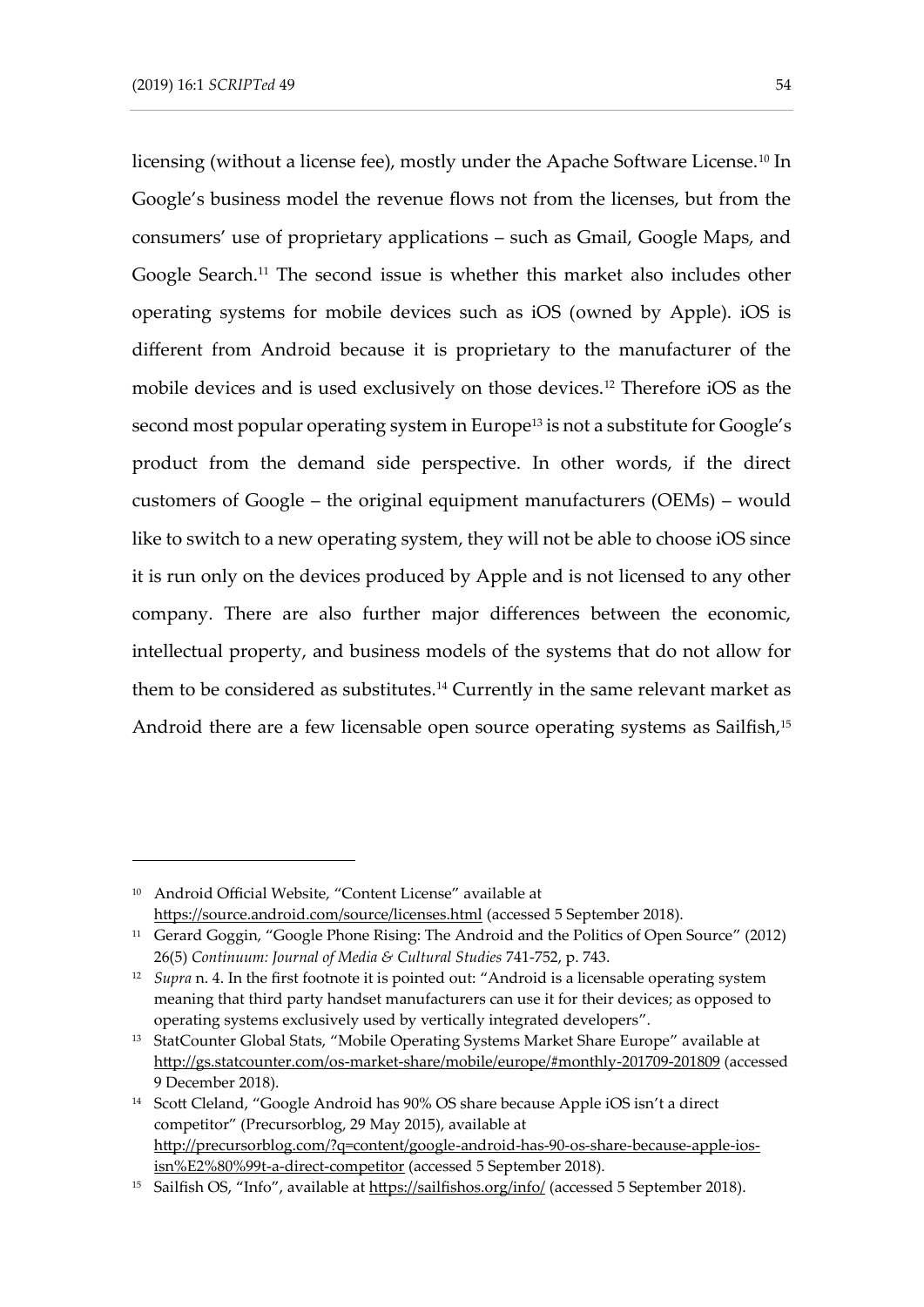Ubuntu,<sup>16</sup> or Tizen.<sup>17</sup> The conclusion of the authority is that the consumer's choice in purchasing or switching between Android and iOS devices is not sufficient to constrain Google's dominance in the market for licensable mobile operating systems.

The third defined relevant market is the "app stores for the Android mobile operating system".<sup>18</sup> The Commission considers that specific apps (such as Google Play) which serve as a store for other apps constitute a separate market. Such a conclusion could follow from the fact that Google Play faces direct competition from other products with the same functionality – to allow customers to download Android-compatible mobile applications.<sup>19</sup> Nevertheless, the authority should provide convincing data to prove whether those apps are sufficiently different from any other apps and therefore not substitutable for the users and the device manufacturers. As explained below, this particular market is needed for the assessment of the anticompetitive tying.

In conclusion, even if the definitions of the relevant markets raise some concerns, the dominance of Google is most likely not going to be disproved as the estimations of the market shares by the Commission are well supported by statistical data.<sup>20</sup>

<sup>&</sup>lt;sup>16</sup> Ubuntu, "Mission", available a[t http://www.ubuntu.com/about/about-ubuntu/our](http://www.ubuntu.com/about/about-ubuntu/our-philosophy)[philosophy](http://www.ubuntu.com/about/about-ubuntu/our-philosophy) (accessed 5 September 2018).

<sup>&</sup>lt;sup>17</sup> Tizen, "About", available at<https://www.tizen.org/about> (accessed 9 December 2018).

<sup>18</sup> European Commission, "Fact Sheet, MEMO/16/1484" (20 April 2016), available at [http://europa.eu/rapid/press-release\\_MEMO-16-1484\\_en.htm](http://europa.eu/rapid/press-release_MEMO-16-1484_en.htm) (accessed 5 September 2018).

<sup>&</sup>lt;sup>19</sup> Examples of app stores which are direct competitors to Google Play are: Amazon AppStore, GetJar, Mobogenie, SlideME, F-Droid, Aptoide, Uptodown, APKUpdater.

<sup>&</sup>lt;sup>20</sup> Matt Rosoff, "Here's How Dominant Google Is In Europe" (Business Insider, 29 November 2014), available at [http://www.businessinsider.com/heres-how-dominant-google-is-in](http://www.businessinsider.com/heres-how-dominant-google-is-in-europe-2014-11?IR=T)[europe-2014-11?IR=T](http://www.businessinsider.com/heres-how-dominant-google-is-in-europe-2014-11?IR=T) (accessed 5 September 2018).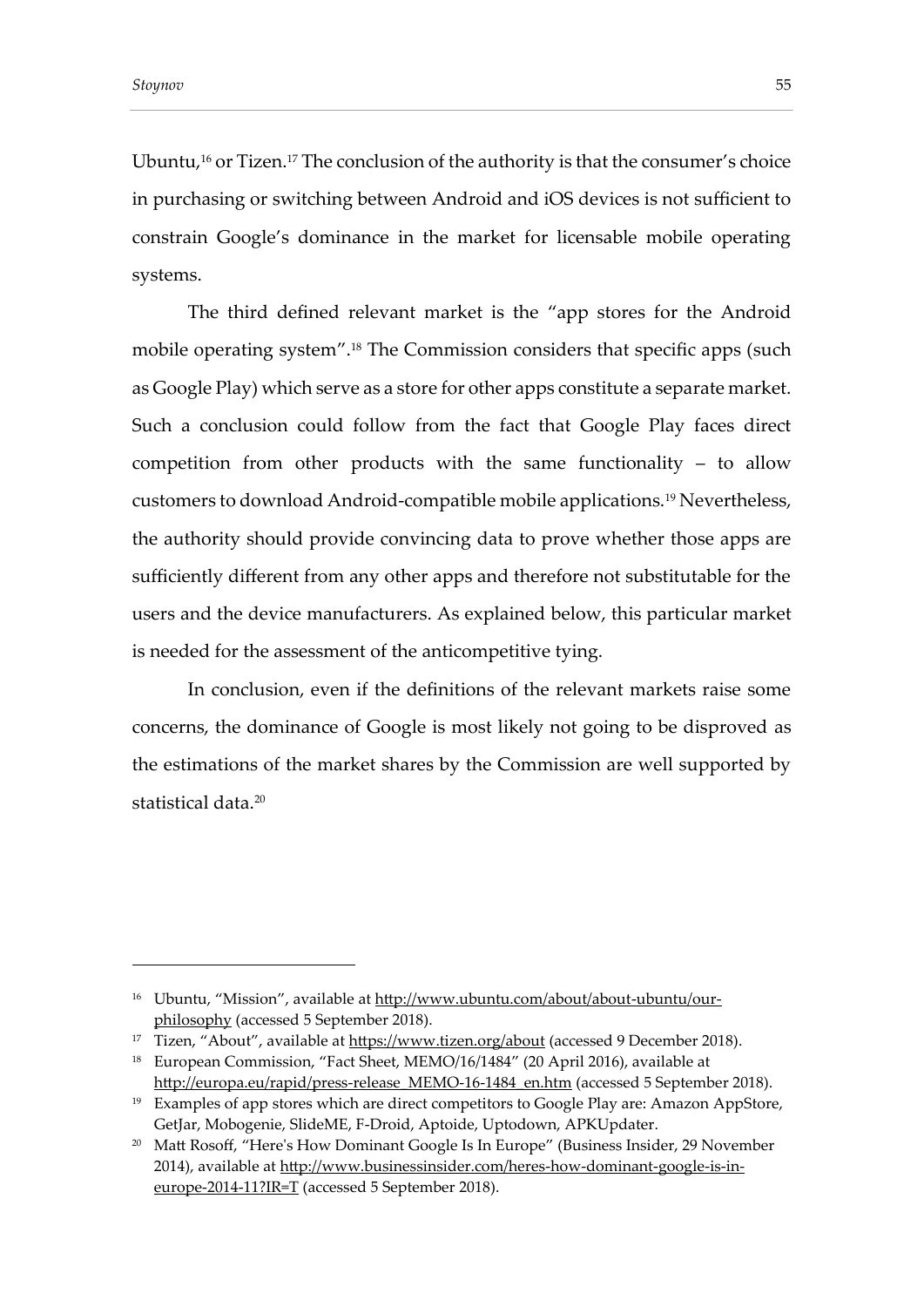## **3 Allegations by the Commission**

#### **3.1 Anticompetitive tying**

The Commission claims that Google is concluding contracts with mobile phone manufacturers whereby the licensing of the app store Google Play is made conditional upon the pre-installation and setting as default of two other applications – Google Search and the mobile browser Chrome. In the antitrust context, this strategy is described as "contractual tying", which refers to situations where customers that purchase one product (the tying product) are required also to purchase another product from the dominant undertaking (the tied product).<sup>21</sup> In the present case the tying product is the application Play Store which is essentially important for the users as a gateway to a vast number of other applications.<sup>22</sup> Google's app store is not open source like the Android operating system, meaning that the manufacturers have to obtain the license for the application. Google is allegedly using the essentiality of the Play Store to force the OEMs to also install as default two other Google products that have or might have substitutes by competitors – Google Search and Chrome.

The strategy is not hard to follow – the company is absolutely dominant in the market of traditional internet search on computers and receives most of its revenue from advertising. However, the rapidly developing market of mobile devices offers other possibilities for browsing and because the internet is

<sup>&</sup>lt;sup>21</sup> Communication from the Commission 2009/C  $45/02$  of 24 February 2009 providing guidance on the Commission's enforcement priorities in applying Article 82 of the EC Treaty to abusive exclusionary conduct by dominant undertakings [2009] OJ 2009/C 45/02, para. 48.

<sup>&</sup>lt;sup>22</sup> According to the Statistics Portal "Statista", as cited in the website "Business of Apps", Play Store reached 3 million apps in June 2017, available at <http://www.businessofapps.com/data/app-statistics/#2> (accessed 9 December 2018).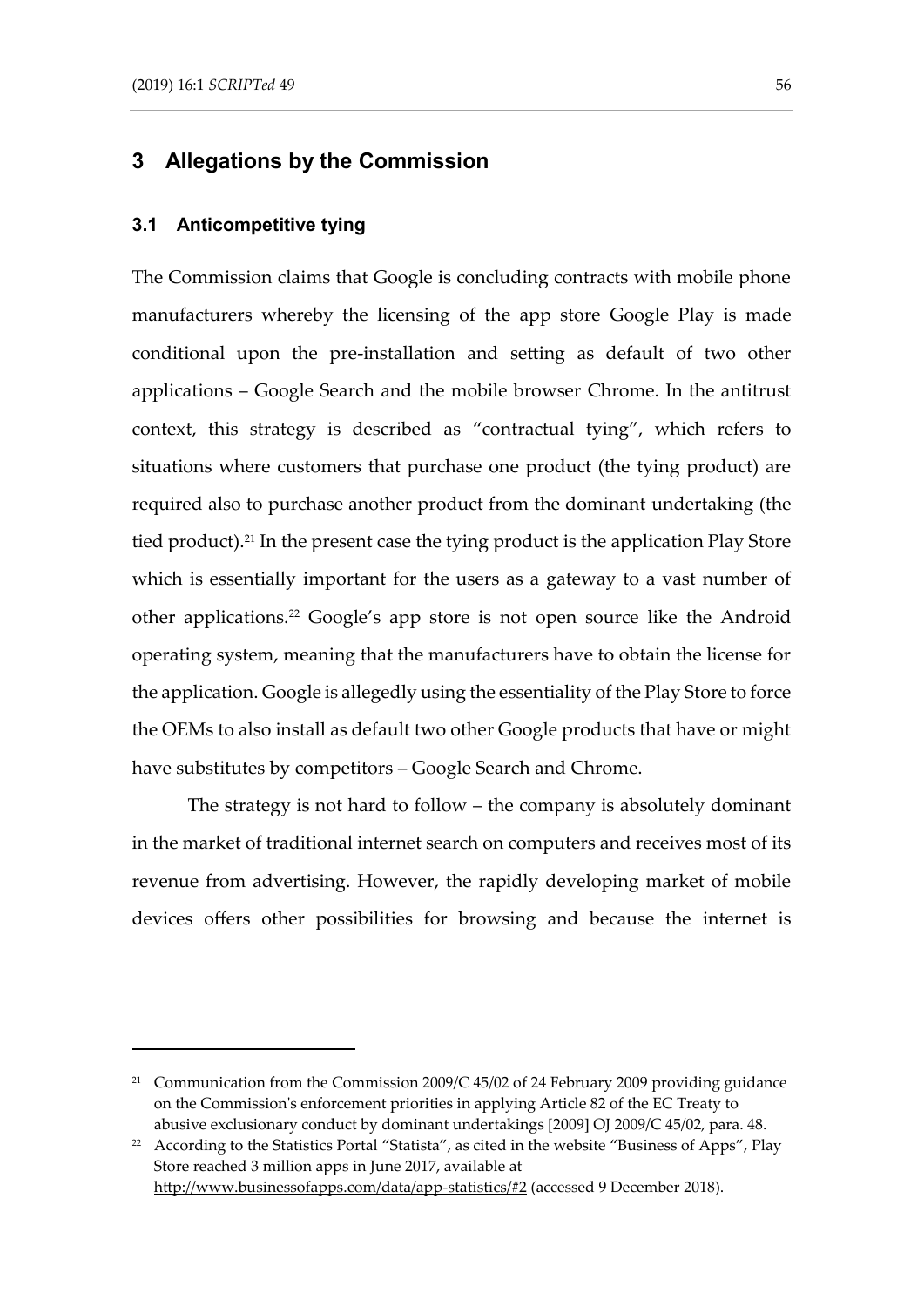"Google's piggy bank", $23$  the firm is aiming to extend its dominance also to the mobile internet through the tying and bundling practices and then again

The European Commission already has a significant experience with a tying and bundling case against another US technological giant – Microsoft, which was fined with 497 million Euros for refusal of supply and for anticompetitive tying.<sup>24</sup> In the judgement confirming the Commission decision the Court found that the company is tying Windows Media Player (the tied product) to the Windows client PC operating system (the tying product).<sup>25</sup> In the Android case the tied products are the applications Google Search and Google Chrome and the tying product is the application Play Store. From the outset it seems that Google is now charged with analogous offence and the outcome of the assessment of its conduct would most likely depend on the references to the Microsoft judgement and their interpretation.<sup>26</sup>

monetise its ubiquity through the advertising business model.

The Court in its decision outlined four conditions that have to be met in order for an abusive tying to be established.<sup>27</sup> Firstly, the tying and tied products must be two separate products. Secondly, the concerned undertaking must be dominant in the market for the tying product. Thirdly, the undertaking must not give customers the choice to obtain the tying product separately, and lastly, the practice must have a foreclosure effect.

<sup>&</sup>lt;sup>23</sup> Matt Asay, "Google's master plan for Android: More Internet users paying \$6.30 a pop" (TechRepublic, 8 January 2014), available at [http://www.techrepublic.com/article/googles](http://www.techrepublic.com/article/googles-master-plan-for-android/)[master-plan-for-android/](http://www.techrepublic.com/article/googles-master-plan-for-android/) (accessed 5 September 2018).

<sup>24</sup> *Microsoft* (Case COMP/C-3/37.792) Commission Decision C(2005)4420 [2008] OJ C 138/10, para. 1078.

<sup>25</sup> *Microsoft v Commission*, [2007] ECR II-3601 (ECJ).

<sup>&</sup>lt;sup>26</sup> Jennifer Rankin, "EU accuses Google of using Android to skew market against rivals" (The Guardian, 20 April 2016), available at [https://www.theguardian.com/technology/2016/apr/20/eu-commission-google-android](https://www.theguardian.com/technology/2016/apr/20/eu-commission-google-android-skew-market-competition-antitrust-vestager)[skew-market-competition-antitrust-vestager](https://www.theguardian.com/technology/2016/apr/20/eu-commission-google-android-skew-market-competition-antitrust-vestager) (accessed 5 September 2018).

<sup>27</sup> *Supra* n. 24, para. 842.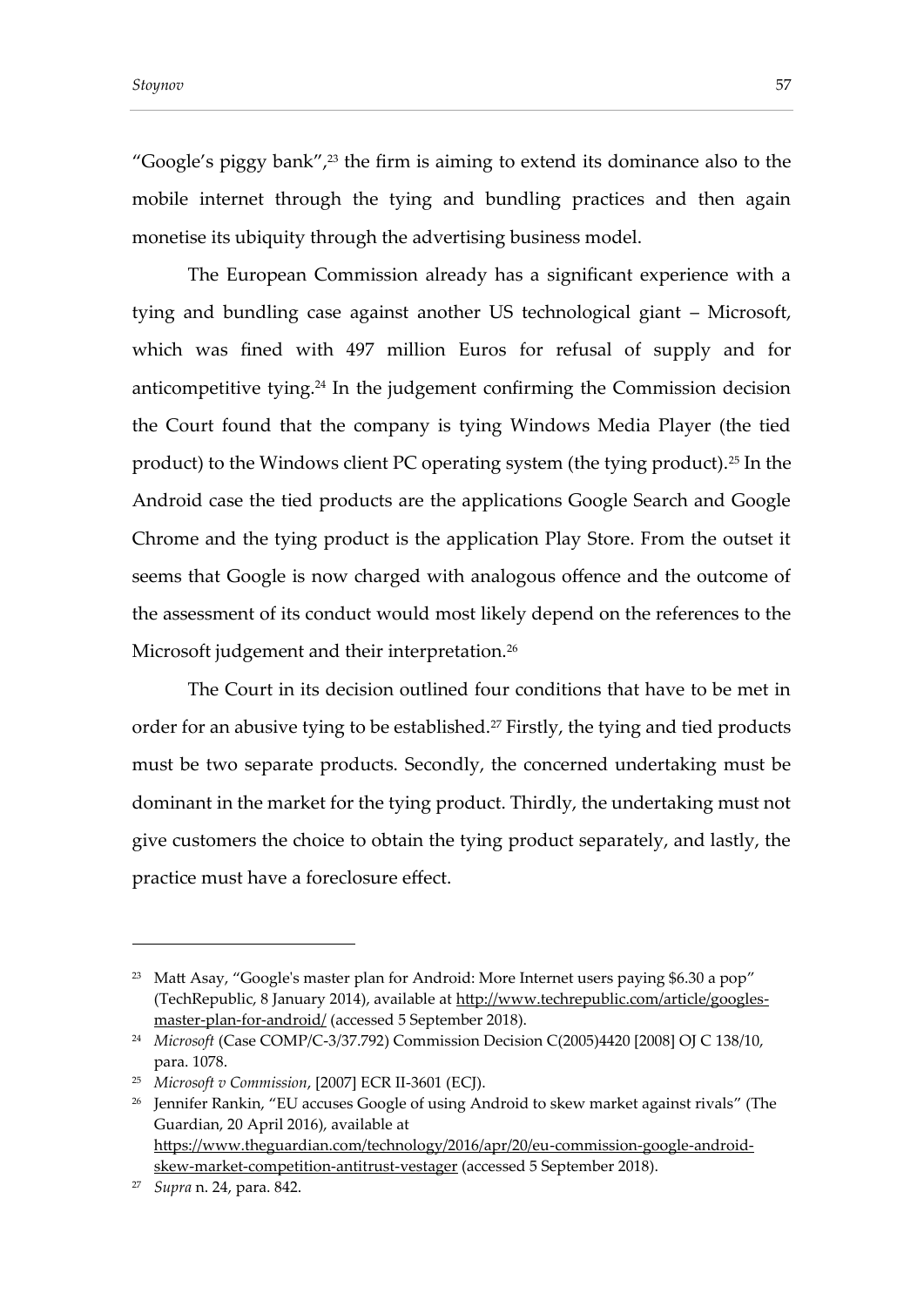In the situation with Google the first essential point would be whether Play Store and the other two applications – Google Search and Google Chrome belong to two different markets. If this condition is not met, i.e. if there is no independent demand for the tied product, there cannot be a case of abusive tying.<sup>28</sup> The differentiation between the products must be observed from the customer demand perspective,<sup>29</sup> which means that the two products would be distinct if, in the absence of tying or bundling, a substantial number of customers would purchase the tying product without also buying the tied product from the same supplier.<sup>30</sup> In other words, it is essential to establish whether the OEMs (which are the direct customers of Google) would be interested to install only Play Store on their devices, without also installing Google Search or Chrome, if Google was not tying these products together. Additionally, the technological features of the products must also be taken into account.<sup>31</sup>

In its defence, according to the press release on the decision, <sup>32</sup> Google has raised the argument that the tying practice was necessary in order for the company to monetise its investments in Android. Such a plea falls directly under the explicit prohibition of art. 102 (d) of the Treaty on the Functioning of the EU (hereinafter 'TFEU') and the Court of Justice of the EU would under no circumstances justify a foreclosing anticompetitive abuse on the grounds that the undertaking seeks to gain more profits. What actually might be a successful position for the company is that all three products belong to a single market of applications compatible with the Android system (along with other proprietary apps such as Google Maps, Google Drive etc.) and are therefore offered as a

<sup>28</sup> *Ibid.,* para. 918.

<sup>29</sup> *Ibid.,* para. 917.

<sup>30</sup> *Supra* n. 20, para. 51.

<sup>31</sup> *Supra* n. 24, paras. 842, and 916.

<sup>32</sup> *Supra* n. 1.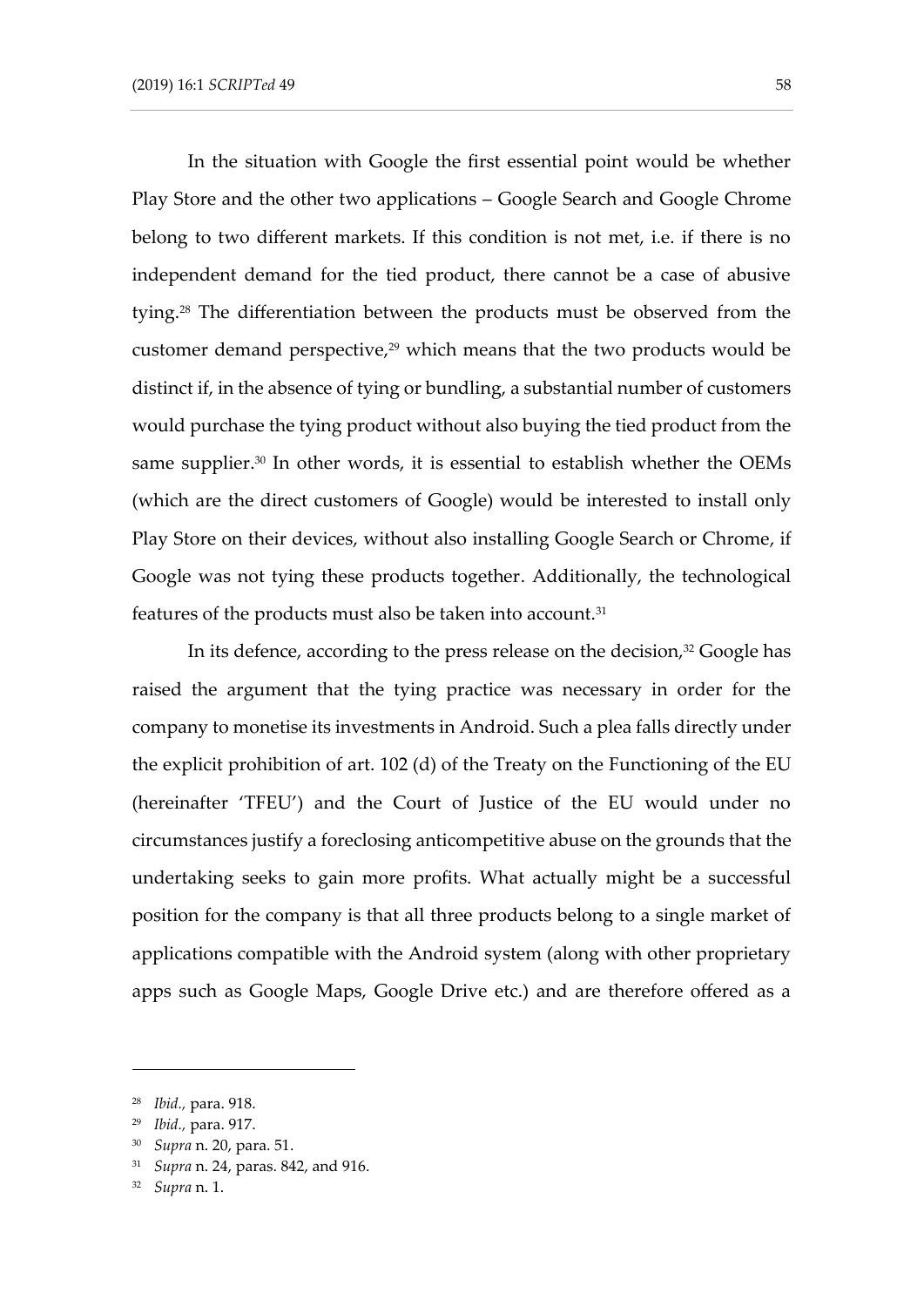package. However, from the consumer's demand perspective Play Store has a significantly different functionality than Google Search or Chrome and therefore Google would have to convincingly prove that the two products are likely to be substitutable. Another argument for Google could be that there is a natural link between the products – a condition, which discards the illegal nature of the tying according to the wording art. 102 (d) TFEU. However, the Court interpreted this exception very narrowly in the Microsoft case, therefore Google will probably not succeed with such a plea. <sup>33</sup> It follows that unless Google shows some convincing evidence that the applications belong to one single market, the first condition for abusive tying would be met.

The second condition, according to the preliminary analysis of the Commission, also seems to be fulfilled since Google possesses a market share of over 90% in the market of app stores.

The third condition relates to the possibility for the consumers to obtain the tying product from a different source. According to the facts Google creates contractual barriers for the OEMs to pre-install other browsing and internet search apps, but does not prevent the download and use of competing apps by consumers. Therefore the real question is whether Google creates anticompetitive foreclose of the effective competition on the market by disincentivising consumers to use competing apps even if they are of a better quality than Google's own products. <sup>34</sup> In its press-release the Commission quotes an example from 2016 where users of Android devices made more than 95% of all search queries via the Google Search app whereas the users of Windows Mobile devices made less than 25% of the queries via Google's app.<sup>35</sup> This

<sup>33</sup> *Supra* n. 24, paras. 941-942.

<sup>34</sup> *Ibid.,* para. 974.

<sup>35</sup> *Supra* n. 1.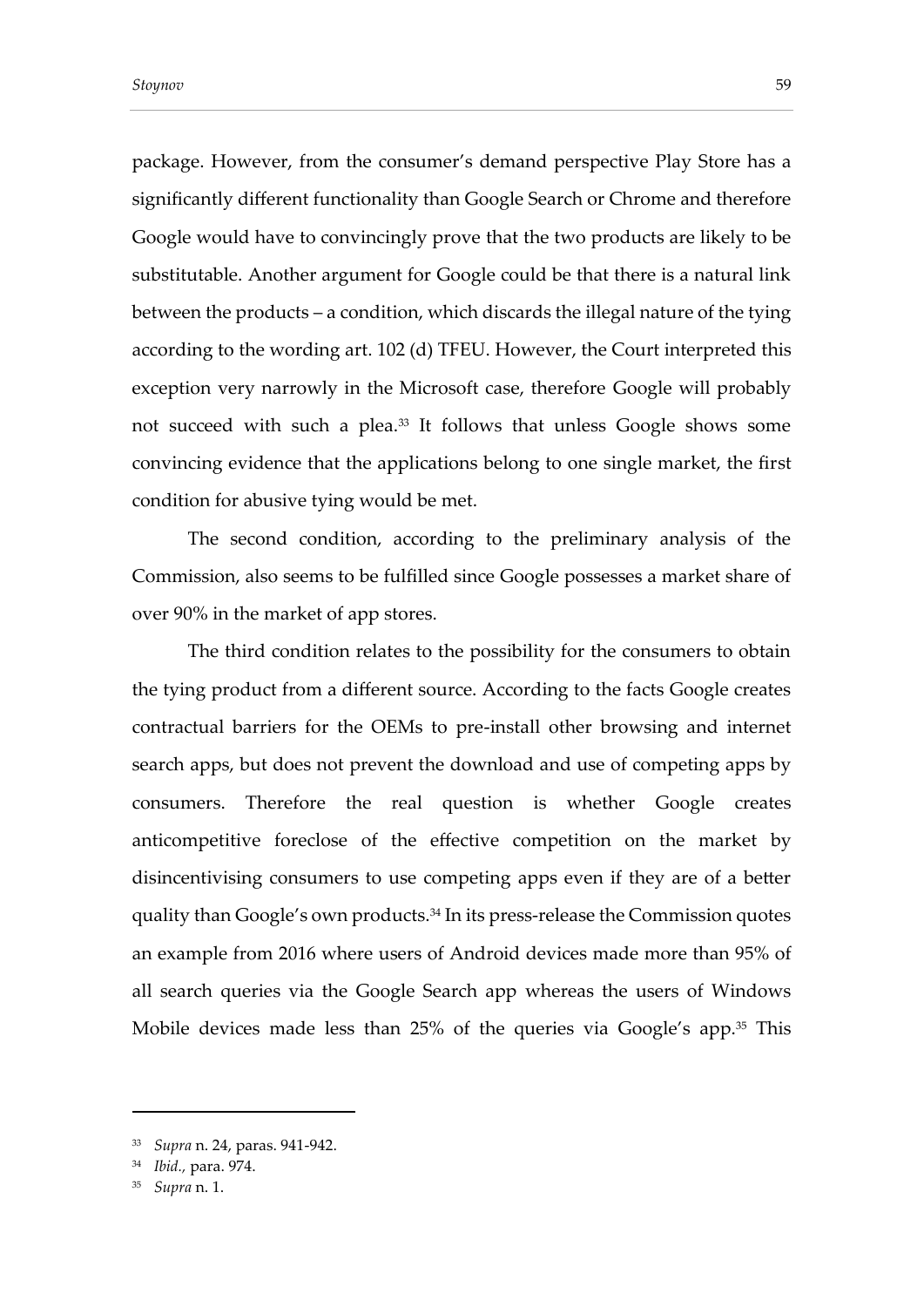example suggest that users would rather use the pre-installed search app instead of downloading and using another app. However, more empirical data is needed for the Commission to prove that users search extensively with Google not because Google Search and Chrome are better products, but because they have them as default.

The fourth condition requires from the competition authority to prove that actual anticompetitive effect takes place on the market in the form of foreclosure. In Microsoft's case the Commission did not accept the conduct of the company as a classical tying and therefore unlike in other cases it sought to demonstrate that the pre-instalment of Windows Media Player had the inevitable and effective consequence of altering the balance of competition in favour of the undertaking and to the detriment of the other operators. $36$  In order to do so, the authority introduced a three-step analysis. The Court did not follow the "rule of reason" approach to the foreclosure effect<sup>37</sup> and found that the threat to the structure of the competition was sufficient to fulfil the fourth element of the anticompetitive tying.<sup>38</sup> Therefore the Commission in Google's case might find it easier to prove the last condition only by showing how the company's conduct is changing the competitive structure in the mobile search market.

It follows from the above that although Google is tying its internet search applications to a store application and not to the Android system itself, the level of ubiquity of Play Store is significantly enough to put other competitors at a disadvantage in distributing their internet search products. However, Google

<sup>36</sup> See *Hilti AG v Commission* (1994) ECR I-667 (ECJ) and *Tetra Pak International SA v Commission* (1996) ECR I-5951 (ECJ).

<sup>&</sup>lt;sup>37</sup> Christian Ahlborn and David Evans, "The Microsoft Judgement and its Implications for Competition Policy Towards Dominant Firms in Europe" (2009) 75(3) *Antitrust Law Journal*, p. 14.

<sup>38</sup> *Supra* n. 24, para. 1058.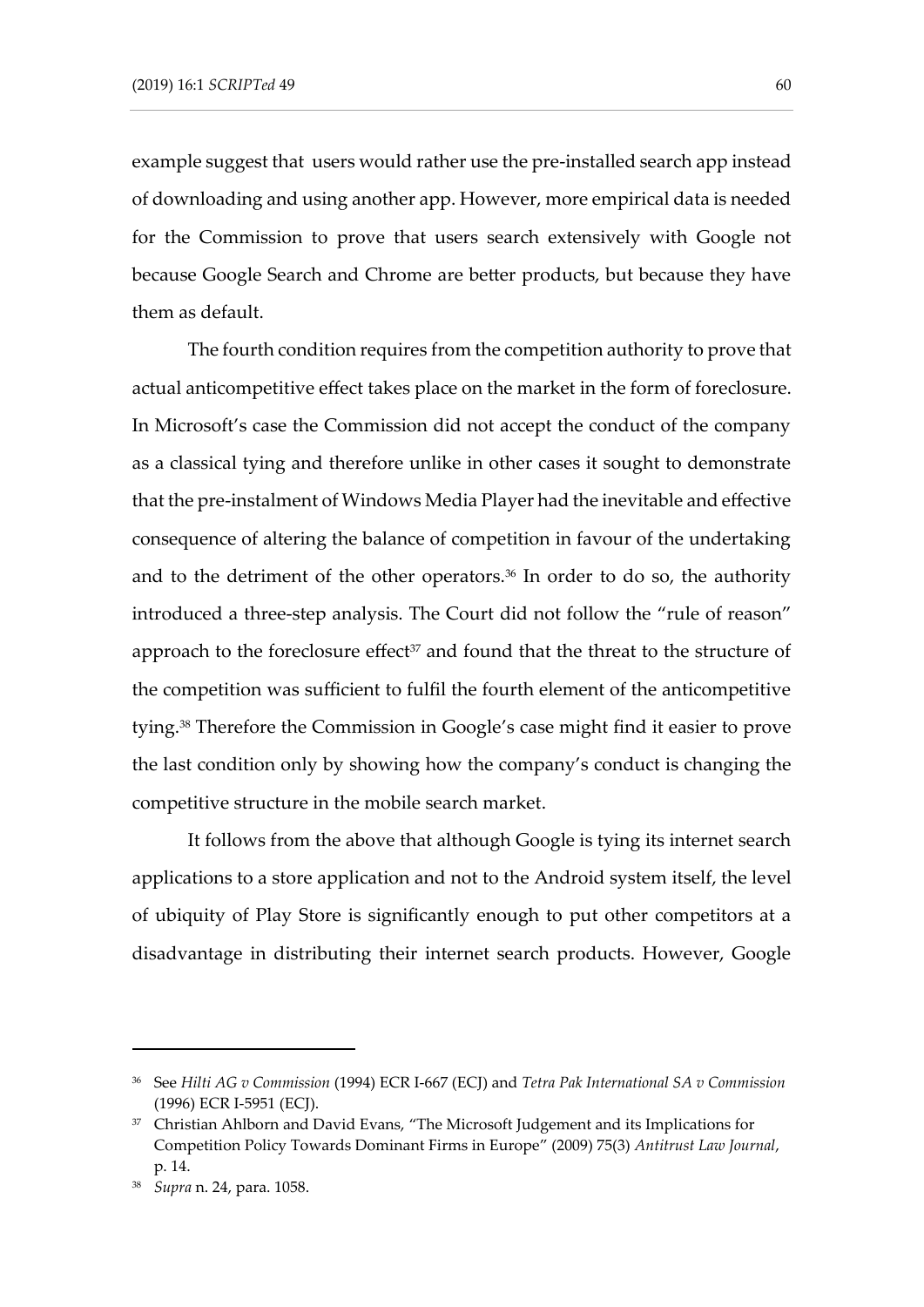Search and Chrome are also ubiquitous, as services in the traditional PC internet search, therefore the anticompetitive effect is more likely to consist not in boosting the popularity of the tied product, but in the increased barriers to entry of new products that might be better than Google Search and Chrome. Indirectly, this conduct also deters innovation in new internet search technologies. The consumers' choice is also affected because they do not have incentive to switch to another browsing product although they have an opportunity to do so.<sup>39</sup>

In conclusion, the first allegation against Google would be decided in the light of the Court's findings in the Microsoft case. It seems that the Commission would be able to prove the four conditions for anticompetitive tying in the commercial conduct of Google which is very similar to the one of Microsoft.

#### **3.2 Exclusivity**

The second allegation of the Commission is that Google is offering manufacturers and mobile network operators financial incentives on the condition that they preinstall Google Search on their devices. In other words, Google is buying the exclusivity of its search engine for mobile devices. Furthermore, the Commission asserts that it has evidence showing that some of the manufacturers indeed were affected by this practice and did not pre-install competing search services.

From the way the authority formulated its concerns it is not really clear what exactly the type of the alleged infringement is. More precisely, it is not certain under what conditions did Google offer financial incentives, i.e. were they implemented in the licensing agreements for Android, were they based on discounts or rebates from the licenses of the proprietary applications or offered as shares from the advertising revenue etc. Those details might have an impact

<sup>39</sup> *Ibid*., para 971.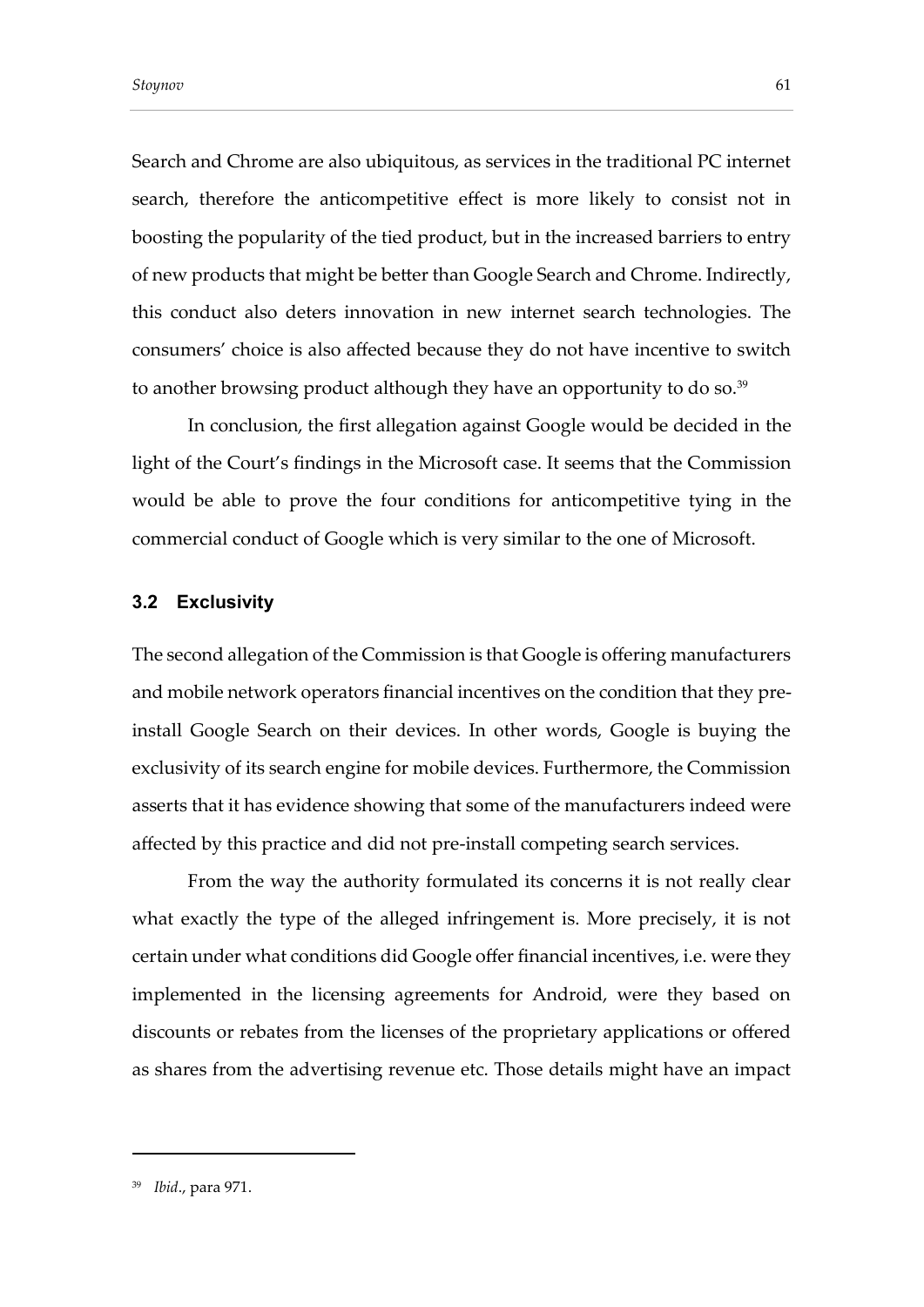on the way the Commission approaches the case since the Guidance paper<sup>40</sup> and the Court<sup>41</sup> draw a line between the exclusive purchasing contracts and the discount or rebate schemes.

However, even without having additional information on the facts, it is worth noticing that in the case law, there is a tendency of a more effect-based approach in the assessment of cases on exclusivity under Article 102 TFEU.<sup>42</sup> It follows that the Commission would have to prove that the competitors were foreclosed from the market or customers are disadvantaged due to the exclusive pre-instalment of Google Search. At the same time Google would have the opportunity to show efficiencies arising from its conduct in the form of cost or other advantages which are passed on to consumers.<sup>43</sup>

#### **3.3 Anti-fragmentation**

The last concern of the Commission is related to a commercial practice of Google called "Anti-Fragmentation Agreement" under which the OEMs are obliged to sell devices running only on the Android system that is developed by Google itself. As explained above, the main feature of the system is that anyone can download it and receive a license for free, modify it, and build a phone.<sup>44</sup> The modifications that can be made in the system are called "forks" and manufacturers are entitled to use them on their own devices (for example, forks are used by Amazon on its Fire tablets or by the manufacturers in China, where

<sup>40</sup> *Supra* n. 20, para. 32.

<sup>41</sup> Compare *Hoffman-La Roche v Commission*, (1979) ECR 461(ECJ) and *Manufacture Française des Pneumatiques Michelin v Commission*, (2003) ECR II-407 (ECJ).

<sup>&</sup>lt;sup>42</sup> Alison Jones and Brenda Sufrin, *EU Competition Law: Text, Cases, and Materials* (Oxford: OUP, 2014), p. 452.

<sup>43</sup> *Supra* n. 20, para. 48.

<sup>44</sup> Kent Walker, "Android's Model of Open Innovation" (Google Europe Blog, 20 April 2016), available at [http://googlepolicyeurope.blogspot.de/2016/04/androids-model-of-open](http://googlepolicyeurope.blogspot.de/2016/04/androids-model-of-open-innovation.html)[innovation.html](http://googlepolicyeurope.blogspot.de/2016/04/androids-model-of-open-innovation.html) (accessed 5 September 2018).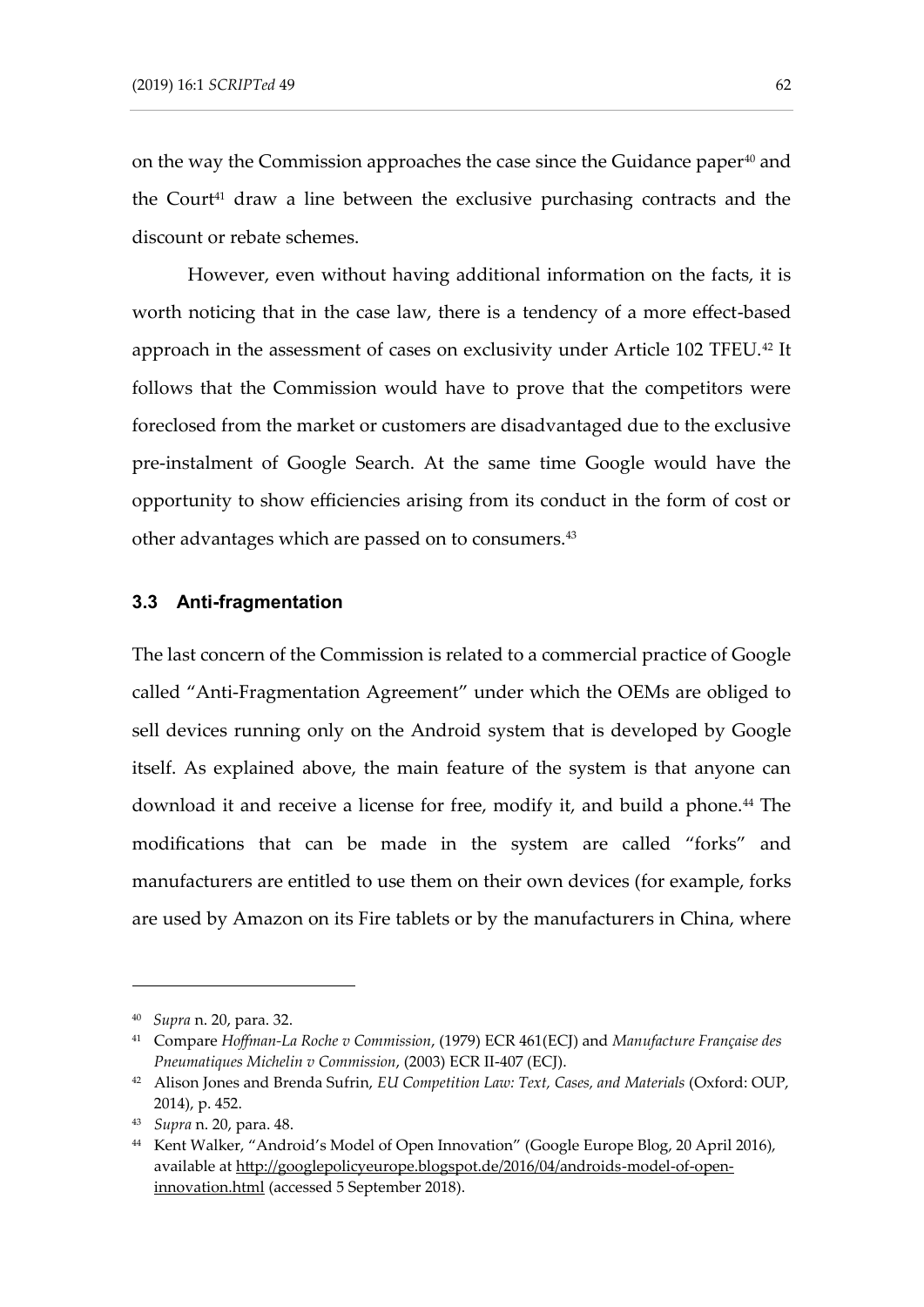Google's services are blocked). However, according to the allegations, Google is leveraging its proprietary apps and most importantly Google Play in order to incentivise the OEMs to install only the company's version of the Android system.

The conduct of the company can again be characterised by tying but, unlike in the Microsoft case, here the tying product is the application (Play Store) and the tied product is the operating system (Google's Android version). However, the big difference between the cases lies in the open source character of Android. In the context of the antitrust rules the possibility for any manufacturer to create its own independent version of the operating systems neutralises any real dominance of Google and diminishes the risk of anticompetitive abuse.<sup>45</sup> Google is proudly highlighting this feature of Android and claims that the system is "spurring this competition and choice, lowering prices and increasing choice for everyone".<sup>46</sup>

The issue with the open source trait deserves a closer examination. Without going into very technical details, it is enough to point out that Android consists of a kernel (based on the PC operating system Linux), libraries, a Java platform, and applications. Some parts of the Linux that is included in Android are not free, as well as some of the libraries and many of the applications. This makes the source code of the Android version, which is licensed as free software,

<sup>45</sup> Carl Mair, "Paranoid Android? EU Commission vs. Google's mobile Android OS" (Leiden Law Blog, 21 April 2016), available at [http://leidenlawblog.nl/articles/paranoid-android-eu](http://leidenlawblog.nl/articles/paranoid-android-eu-commission-vs.-googles-mobile-android-os)[commission-vs.-googles-mobile-android-os](http://leidenlawblog.nl/articles/paranoid-android-eu-commission-vs.-googles-mobile-android-os) (accessed 5 September 2018).

<sup>46</sup> Hiroshi Lockheimer, "Android has helped create more choice and innovation on mobile than ever before" (Google Europe Blog, 15 April 2015), available at <http://googlepolicyeurope.blogspot.de/2015/04/android-has-helped-create-more-choice.html> (accessed 5 September 2018).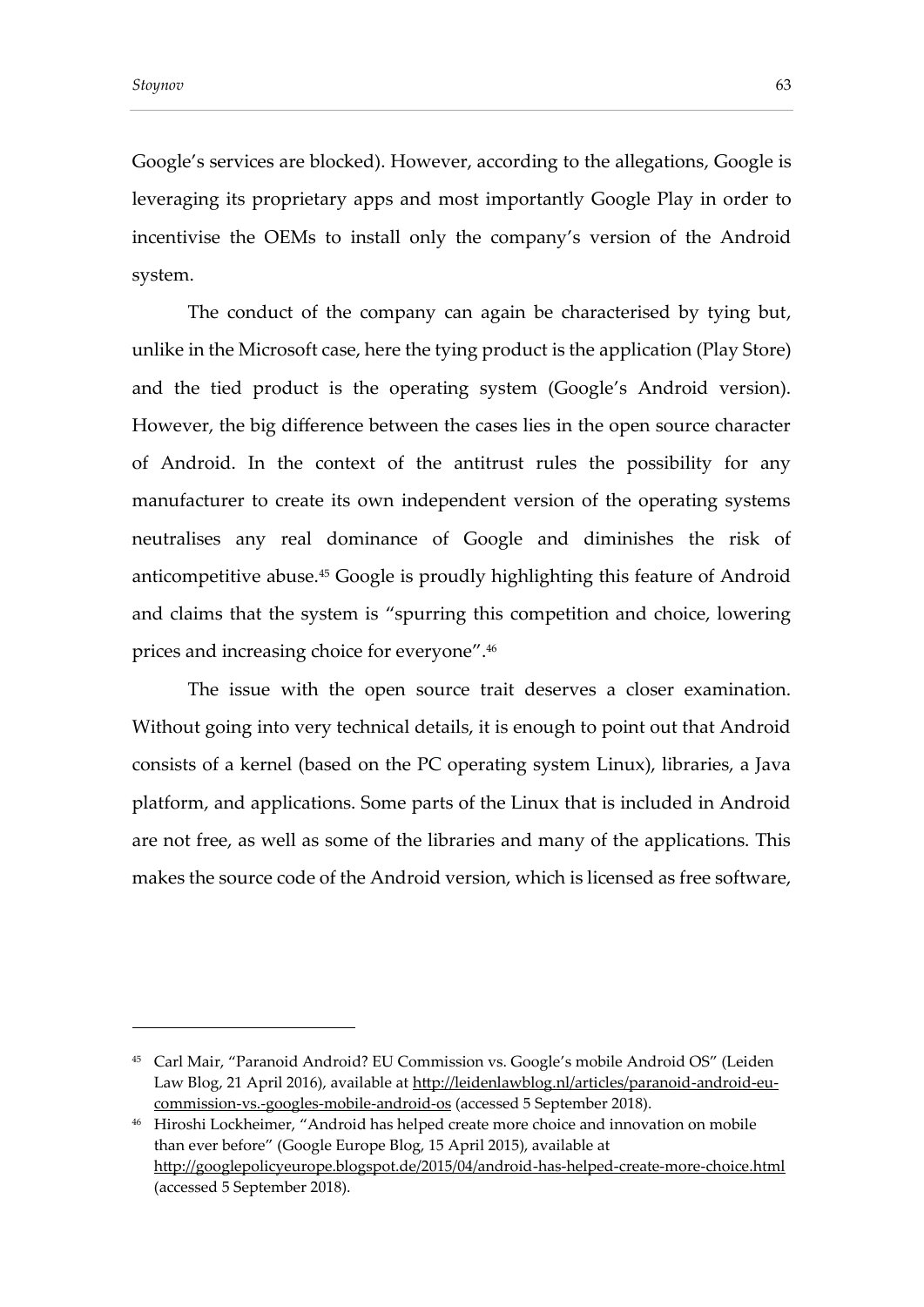not sufficient to run a functional device.<sup>47</sup> Another aspect is that even if we assume that Android is a really open source product, this does not exclude the possibility for Google to discard Android's open source nature through de facto limitations, as the Commission claims. The result from the combination between the open source nature of the system and the alleged anticompetitive commercial strategy of marketing resembles a guided democracy.<sup>48</sup>

The Commission claims that it has evidence that the company's conduct prevents manufacturers from selling devices based on a competing Android fork. If there is such evidence that would make the bundling of Google's Android with Play Store a clear-cut anticompetitive conduct. Google's position is that unlike Microsoft it does not prevent competitors from developing apps for Android and that other companies successfully run devices on different Android systems.<sup>49</sup> Such an argument is not convincing because the emphasis that the Court put on the Microsoft judgement was not on the detrimental effect of specific undertakings, but on the market structure.<sup>50</sup> Therefore, if an anticompetitive foreclosure of competitors that develop Android forks is established by the Commission, the critical point in the proceedings would be shifted from the question whether there is antitrust violation to the question of whether it is justified.

Here the main argument of the company is based on the efficiency and the sound functioning of the Android "ecosystem".<sup>51</sup> According to Hiroshi Lockheimer, the Senior Vice President for Android, Chrome and Chromecast, the

<sup>47</sup> Richard Stallman, "Is Android really free software?" (The Guardian, 19 September 2011), available at [https://www.theguardian.com/technology/2011/sep/19/android-free-software](https://www.theguardian.com/technology/2011/sep/19/android-free-software-stallman)[stallman](https://www.theguardian.com/technology/2011/sep/19/android-free-software-stallman) (accessed 5 September 2018).

<sup>48</sup> *Supra* n. 10, p. 749.

<sup>49</sup> *Supra* n. 45.

<sup>50</sup> *Supra* n. 41, p. 505.

<sup>51</sup> *Supra* n. 43.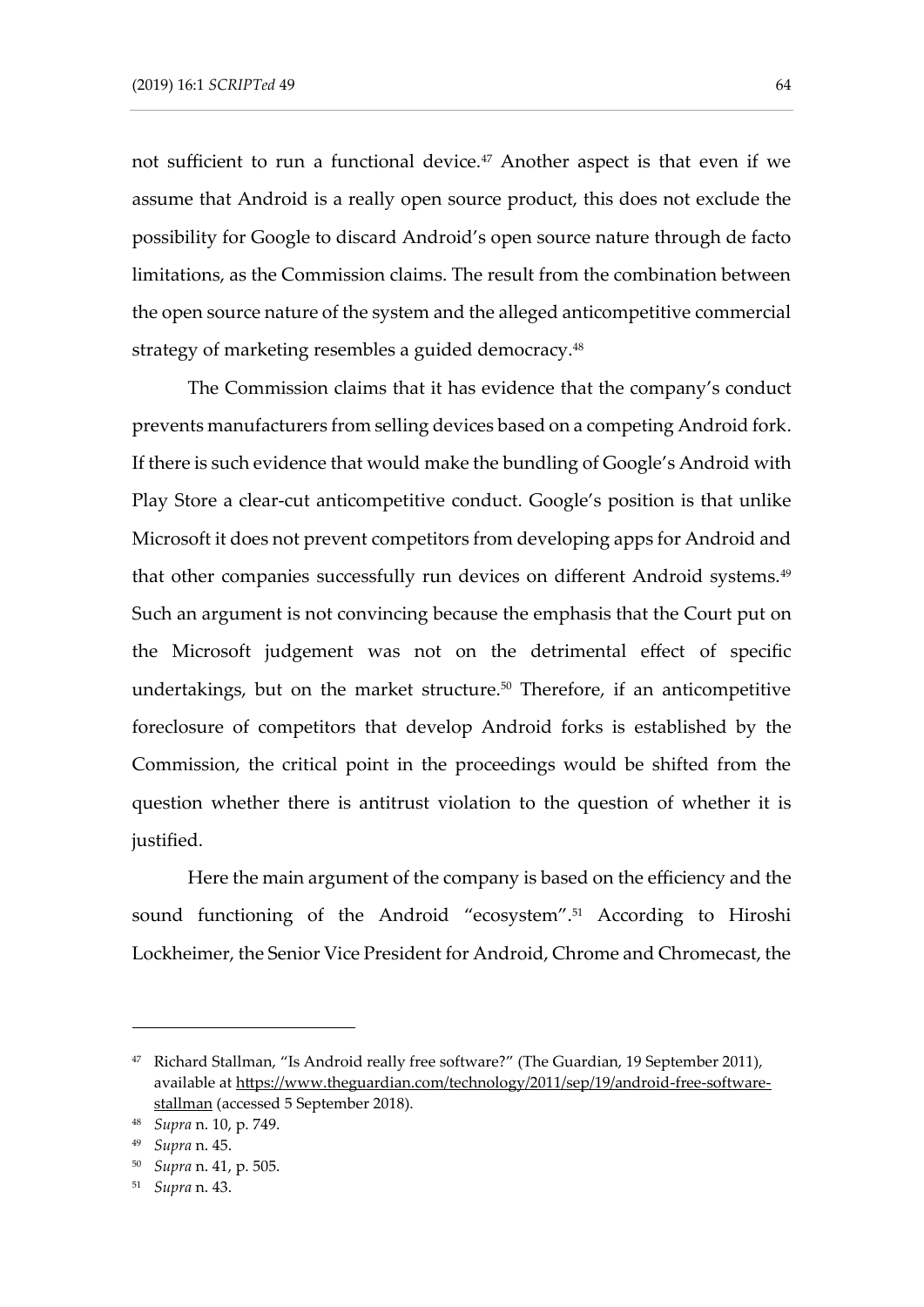anti-fragmentation agreements ensure that apps work across all sorts of different Android devices.<sup>52</sup> In essence, the company claims that by inducing OEMs to install Google's version of Android it provides a guarantee to the users for reliable and smooth operation of the applications. This matter is of a very technical character and needs to be addressed by experts, but it is not hard to accept that if each manufacturer uses a different "fork" this might lead to higher costs for ensuring the compatibility by the developers, as well as to some discrepancies in the functionality of the systems. Google's position would have to be supported by a very solid proof as the standards of the Court of Justice for the justification of a tying practice on reasons of "technical efficiency" are very high. In the Microsoft case the attempt of the company to prove that disintegration of Windows Media Player from the Windows operating system would create a series of problems to the detriment of consumers, software developers, and internet site creators was firmly rejected. <sup>53</sup> The Court did not accept the arguments for the integration of the two products as long as it is technically feasible for them to be marketed separately, which is also the case with Google – the company does not claim that Play Store can work properly only under Google's own Android version, but rather points at the risk of mobile devices running different Android forks in parallel.

However, even if those anti-fragmentation agreements are justified by technical reasons for maintaining interoperability and cohesion of the system, Google's justification for its business model with technical arguments remains unconvincing. As the Commission rightly points out, this is not the only way to incentivise manufacturers to use a specific version of the operating system since that could be achieved inter alia through compliance procedures or conformity

<sup>52</sup> S*upra* n. 45.

<sup>53</sup> *Supra* n. 24, paras. 1144-1167.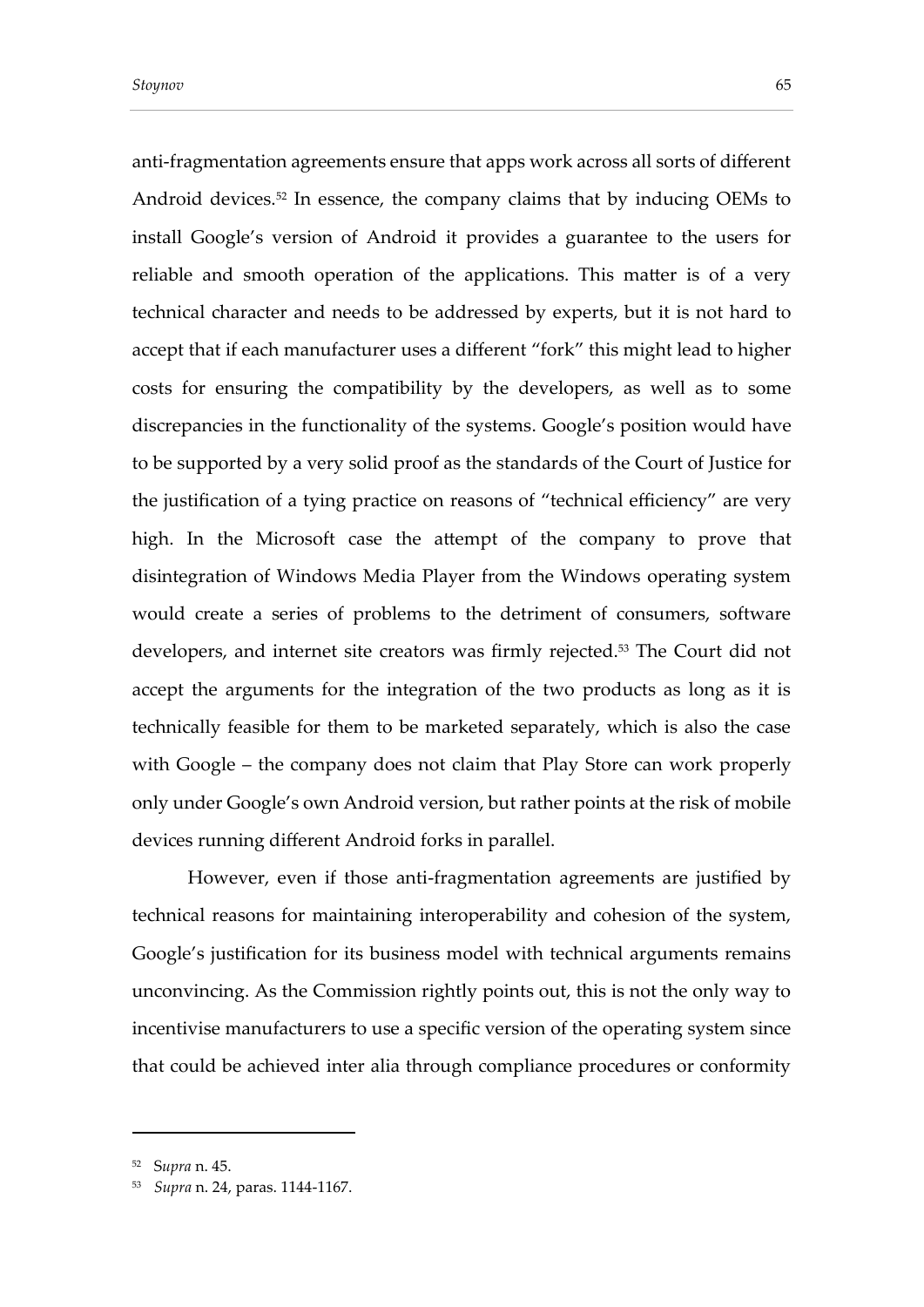agreements. The effect of the practice is in any case limiting the OEMs in their independent decision as per which particular system to use and this anticompetitive effect requires a really sound and thorough justification from Google, otherwise it would fall under the prohibition of Article 102 TFEU.

## **4 Conclusion**

-

The assessment of the Google Android case must have as a starting point the clear message that the dominance of the company is not by itself a threat and that the products that it offers benefit a vast number of consumers and undertakings in Europe. The EU competition policy, however, requires a specific responsibility from the dominant undertakings<sup>54</sup> and therefore the concerns that Google is "stifling competition and restricting innovation in the wider mobile space" $^{55}$ must be carefully addressed. The thorough scrutiny from the Commission should not fall under the accusations of "abusing U.S. companies" <sup>56</sup> because it is fully justified given the impact of the major internet platforms to the consumers in Europe.

The EU antitrust watchdog, nevertheless, has a few lessons to learn from the past. The period from the launch of the investigation against Microsoft to the judgement of the General Court took 12 years, and the remedies imposed on the company had no noticeable effect on the marketplace.<sup>57</sup> Such a result in the

<sup>54</sup> *France Télécom v Commission*, [2009] ECR I-2369 (ECJ), para. 105.

<sup>55</sup> European Commission, "Statement 16/1506" (20 April 2016), available at [http://europa.eu/rapid/press-release\\_STATEMENT-16-1506\\_en.htm](http://europa.eu/rapid/press-release_STATEMENT-16-1506_en.htm) (accessed 5 September 2018).

<sup>56</sup> Senate Finance Committee Chairman Orrin Hatch, cited in Nicholas Hirst, Nancy Scola, and Tony Romm, "Europe's Android case sharpens divide with US" (Politico, 20 April 2016), available at<http://www.politico.eu/article/europes-android-case-sharpens-divide-with-us/> (accessed 05 September 2018).

<sup>57</sup> Nicholas Economides and Ioannis Lianos, "A Critical Appraisal of Remedies in the E.U. Microsoft Cases" (2010) *Columbia Business Law Review* 346-400, p. 385.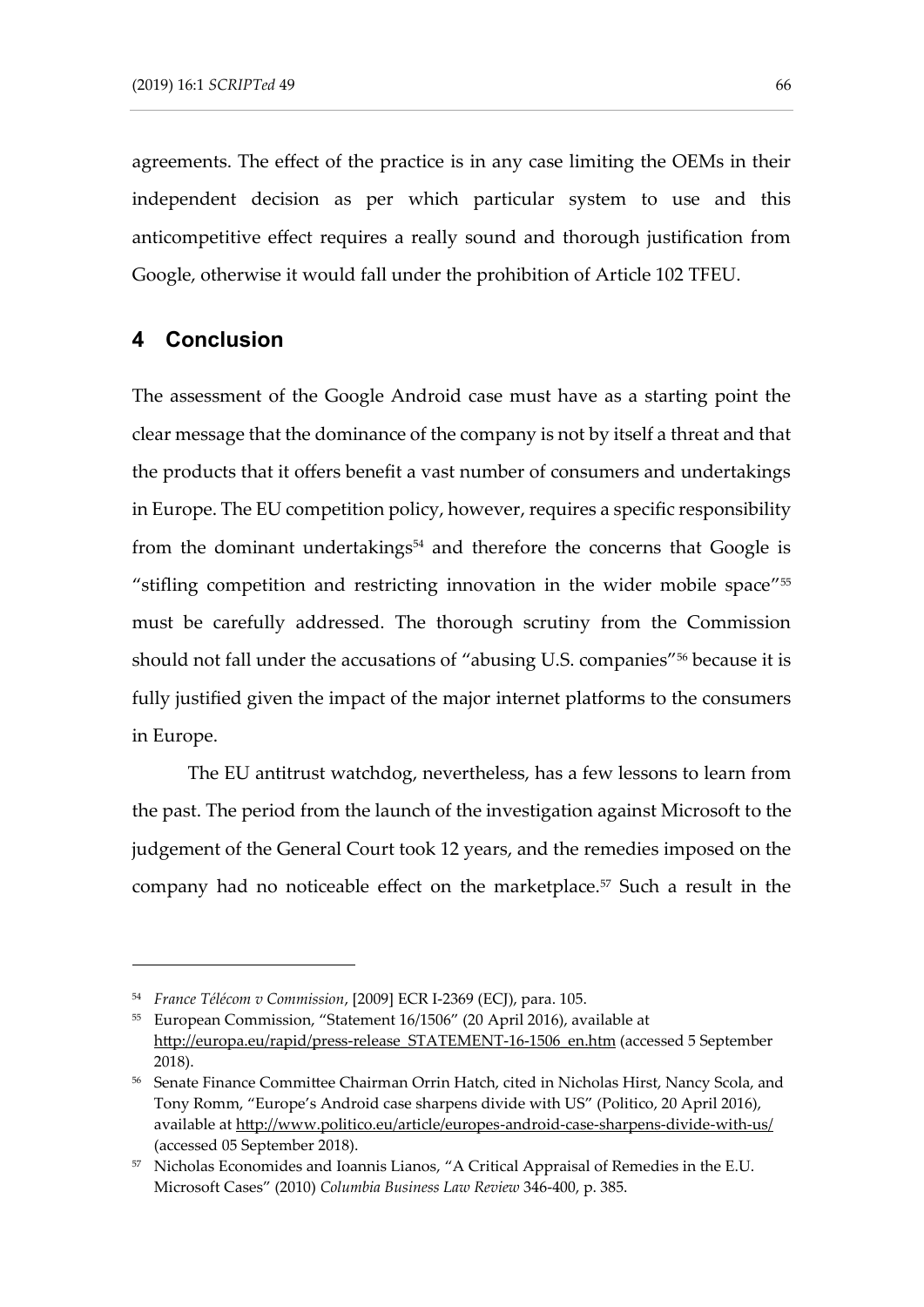Google Android case is not desirable, therefore the Commission should prioritise the swift conclusion of the proceeding. In the meantime, many features of the digital market can change. Google's dominance might very likely be diminished in the event of a new breakthrough in technology – such as virtual reality, wearable gadgets, chatbots, or even artificial intelligence.<sup>58</sup> If, however, the relevance of the case against the company does not dwindle, the remedies that are expected could be practically enforced without delay since Google would have to change its commercial conduct, not the technology itself. That would be the desired outcome of the case for the Commission – eliminating the foreclosure imposed by the biggest market player and thus ensuring competition on the merits in the area of search engine services, in particular on mobile devices. It might be hard at the moment to image how an actual competitor of Google will emerge after the foreclosure is diminished, but the Commission is showing consistency in focusing not on the specific undertakings, but on the market itself and on the efforts to keep the competition in the digital world as effective as possible, trusting in the powers of technological drive and innovation. 59

From a broader perspective, the Google Android case can be observed as a test for the Commission to carry out the EU competition policy in the world of the digital technologies and to prove the relevance of the antitrust rules in the digital market. It is true that internet has changed the lives of everyone in Europe. However, the new technologies have not altered the way the market economy is functioning. Although the digital platforms differ from traditional economic

<sup>58</sup> Nickolas Hirst, "Google's winning card against Europe: time" (Politico, 25 April 2016), available at<http://www.politico.eu/article/why-the-ec-may-ultimately-lose-the-android-case/> (accessed 5 September 2018).

<sup>59</sup> For instance, in *Microsoft/Skype* (Case COMP/M.6281) Commission Decision [2011] C268/09 the Commission allowed the merger of Microsoft and Skype despite the market share of 90% as long as the market for communication services has very low entry barriers for competitors.